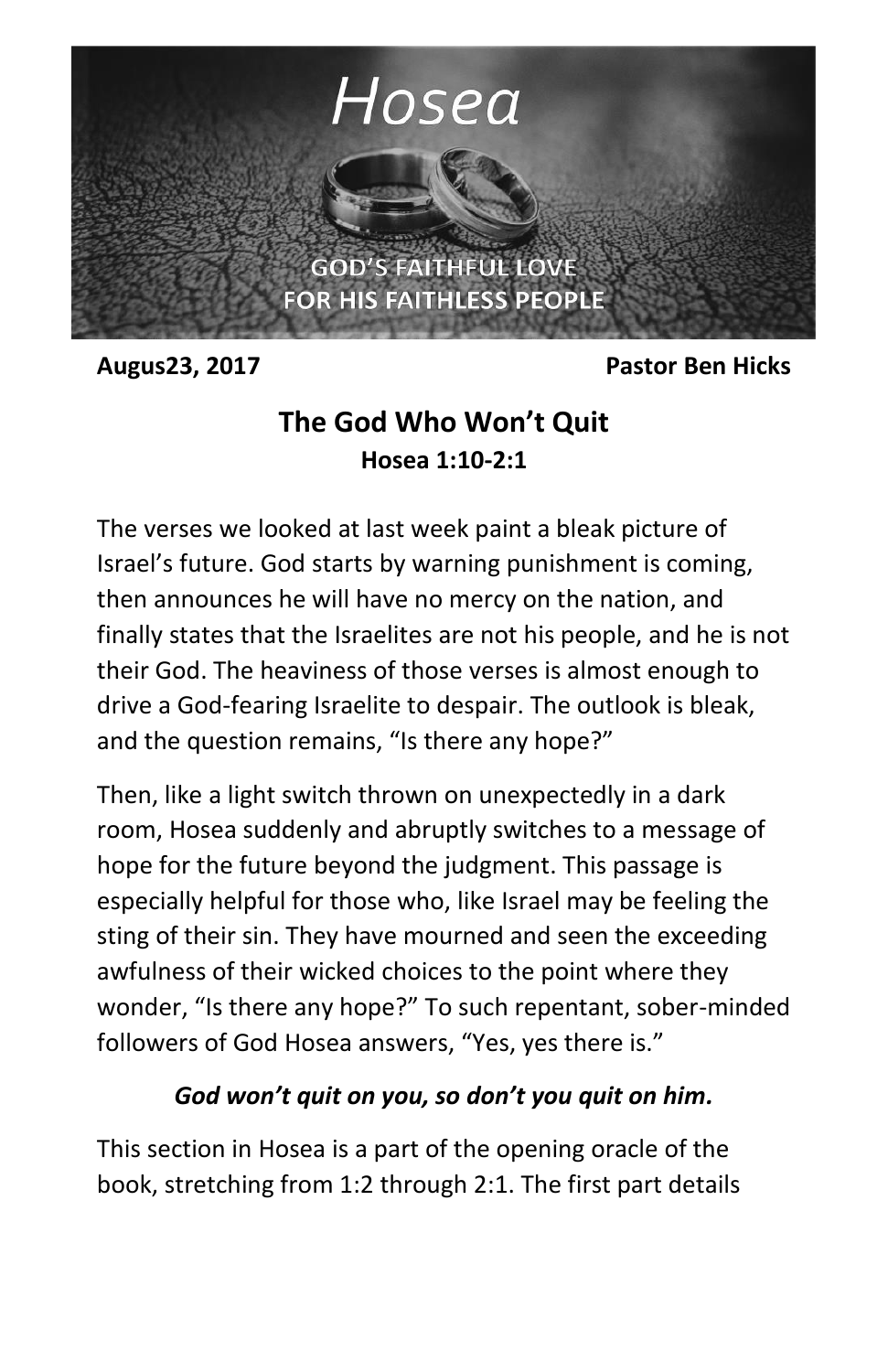God's judgment, and the second part abruptly shows the hope beyond that judgment.

# **I. God will not quit on his promises (1:10-11)**

**A. God will keep his promises to the patriarchs.**

The harsh statements found in the first 9 verses of this passage are entirely justified once we begin to discover how bad the nation of Israel really was. But they raise the question, "What about all the promises God made to Israel's ancestors? Is God still planning on fulfilling those?" The answer is "Yes, he is." After the judgment will come a time of national revival wherein God will keep all of his promises.

- 1. God will keep his promise to Abraham that his descendants would be innumerable (v 10, cf Genesis 22:17).
- 2. God will keep his promise to David that a ruler would sit on his throne forever (v 11, cf 2 Samuel 7:8-16).

# **B. God will keep his promises to believers**

- 1. God has promised to never condemn believers (Romans 8:1)
- 2. God has promised to reward our suffering with greater glory (Romans 8:18)
- 3. God has promised to work all things together for good (Romans 8:28)
- 4. God has promised never to tempt beyond a believer's ability (1 Corinthians 10:13)
- 5. God has promised to give sufficient grace (2 Corinthians 12:9)
- 6. God has promised believers can have victory over the flesh (Galatians 5:16)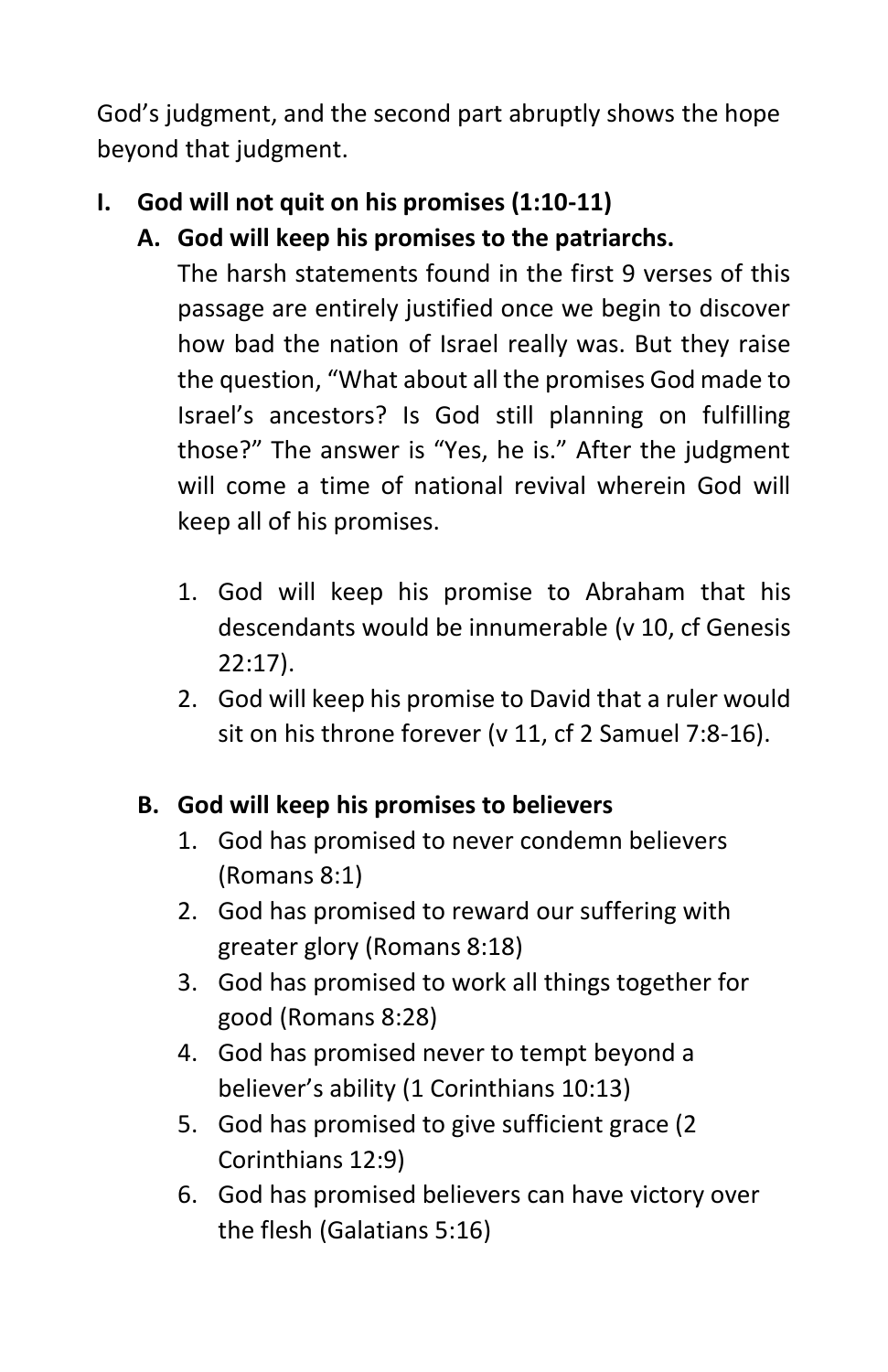7. God has promised to sanctify believers completely (1 Thessalonians 5:23-24)

## **II. God will not quit on his people**

# **A. God will not quit on the nation of Israel.**

- 1. God will renew his relationship with Israel (vv 1:10; 2:1).
- 2. God will reunite Israel and Judah (v 1:11).
- 3. God will rule over the nation (v 1:11).

Some debate how exactly these verses will be fulfilled. They argue that this is a symbolic way of referring to God's blessings on the church. While Paul will later use verse 2:1 to include Gentiles (Romans 9:25, more on that in a later lesson), this passage originally referred to Israel. While certain parts of the promise may be applied to the church generally, the promises made to Israel still must be fulfilled.

#### **B. God will not quit on believers.**

God didn't quit on Abraham, Jacob, Moses, David, Elijah, Peter, James, Jude, or the church of Corinth, and he won't quit on you, either.

# **III. God will not quit on his purpose.**

- **A. God's purpose is to purify his people (cf Hebrews 12:5- 11)**
	- 1. You should accept God's discipline.
	- 2. You should endure God's discipline.
	- 3. You should profit from God's discipline.